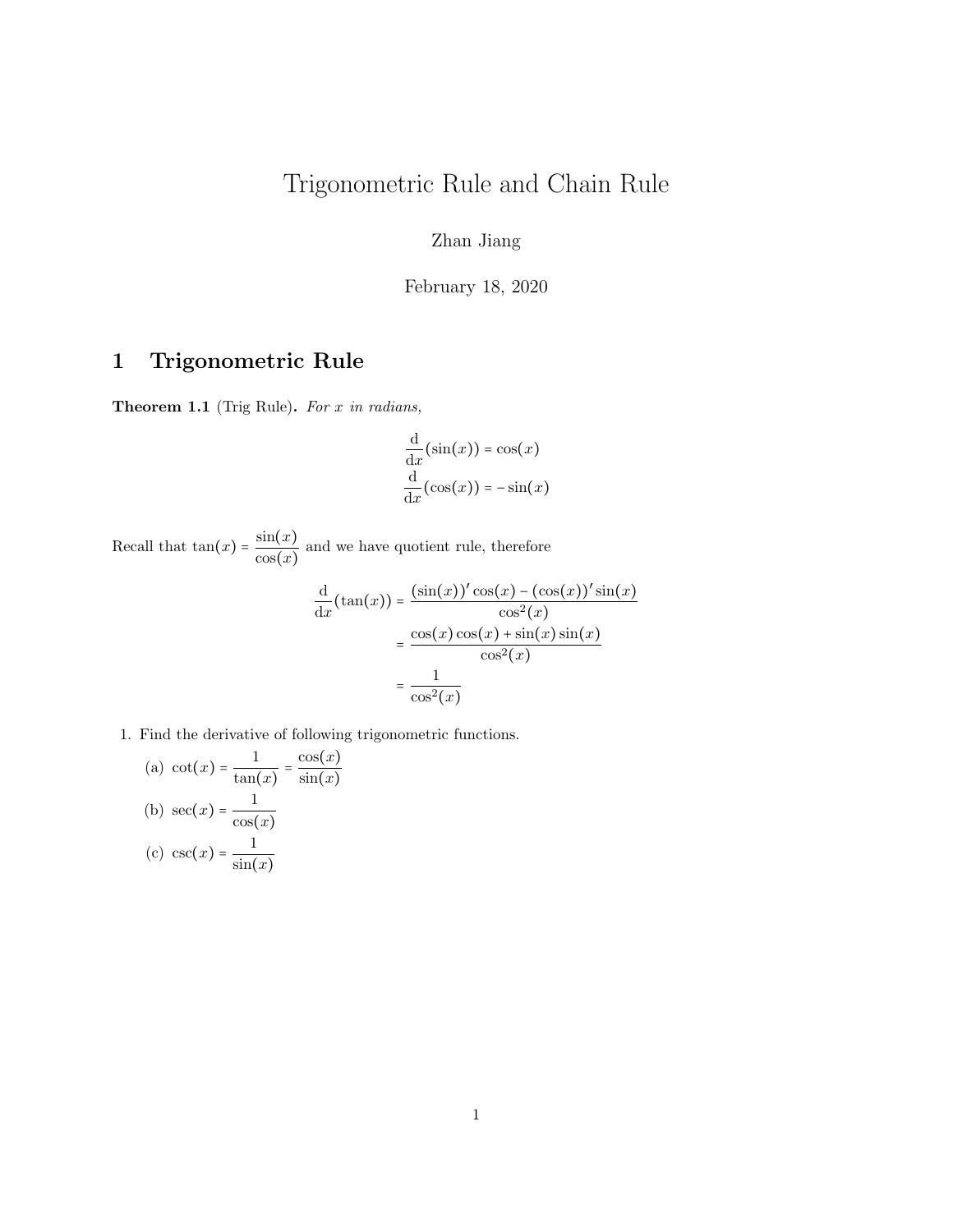## 2 The MOST IMPORTANT Rule - Chain Rule

**Theorem 2.1** (Chain Rule). If  $z = f(g(x))$  is a composition function of f and g, then the derivative of z with respect to x is

$$
z' = f'(g(x)) \cdot g'(x)
$$

If we write  $y = g(x)$ , then  $z = f(y)$ . With Leibniz notation, we have

$$
\frac{dz}{dy} = f'(y) = f'(g(x))
$$

$$
\frac{dy}{dx} = g'(x)
$$

So chain rule can be written as

$$
\frac{\mathrm{d}z}{\mathrm{d}x} = \frac{\mathrm{d}z}{\mathrm{d}y} \cdot \frac{\mathrm{d}y}{\mathrm{d}x}
$$

Let us go through some examples:

**Example 2.2.** Using chain rule to find the derivative of  $e^{2x}$ , we note that if  $f(x) = e^x$ ,  $g(x) =$  \_\_\_\_\_\_\_\_\_\_\_\_\_\_, then  $e^{2x} = f(g(x))$ . By chain rule, we have

$$
(e^{2x})' = f'(g(x)) \cdot g'(x) = e^{g(x)} \cdot g'(x) =
$$

- 1. Find the derivative of following functions
	- (a)  $g(x) = e^{\pi x}$ (b)  $B = 15e^{0.20t}$ (c)  $f(\theta) = 2^{-\theta}$ (d)  $g(x) = 3^{2x+7}$ (e)  $w = e^{\sqrt{s}}$ (f)  $y = \pi^{x+2}$

**Example 2.3.** To find the derivative of  $(x+1)^{10}$ , we can either expand it out and differentiate term by term, or use chain rule by setting  $f(x) =$  and  $g(x) =$  , then  $(x+1)^{10} = f(g(x))$ . So

$$
((x+1)^{10})' = f'(g(x)) \cdot g'(x) = \underline{\hspace{2cm}}
$$

1. Find the derivative of following functions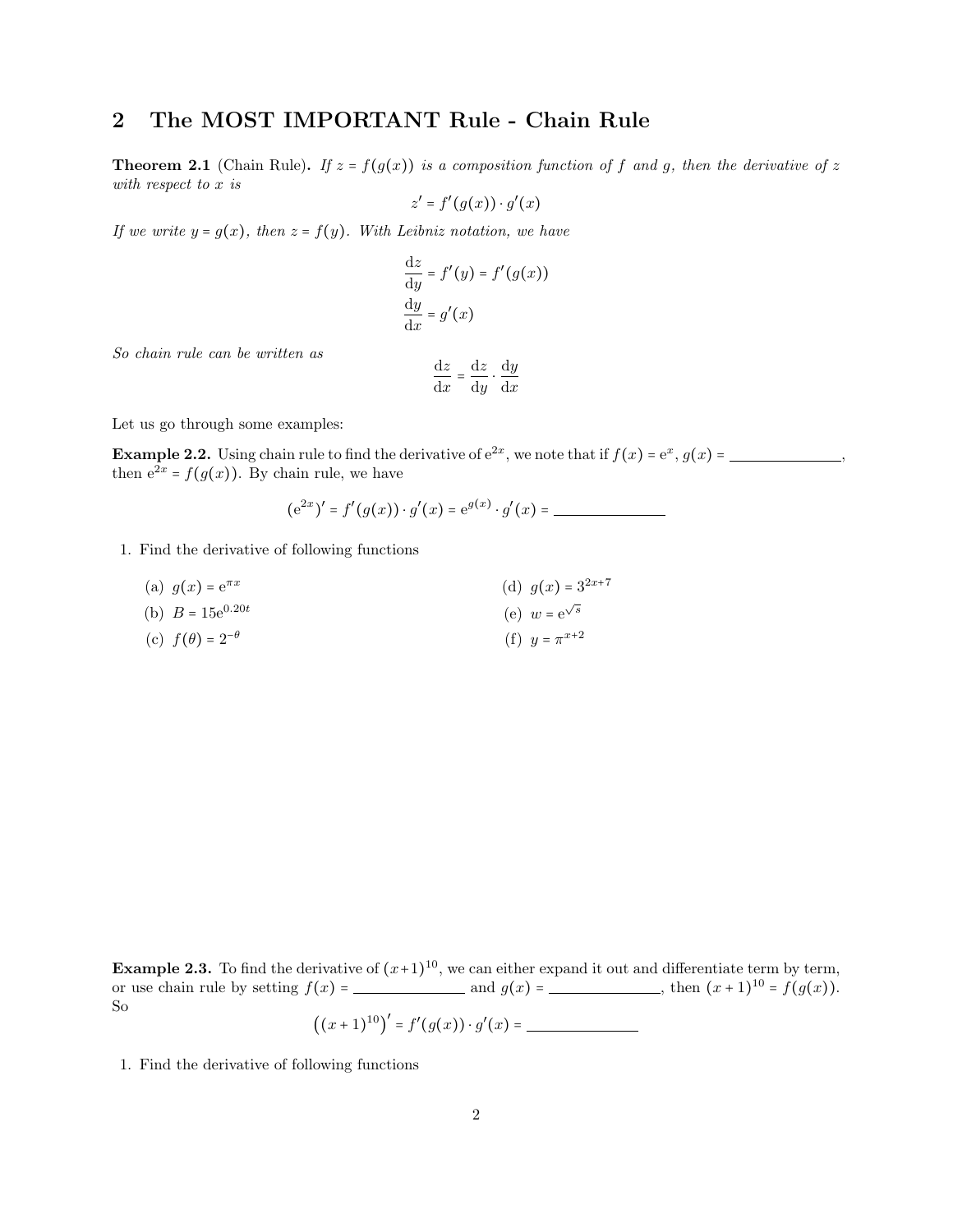(a) 
$$
g(x) = (4x^2 + 1)^7
$$
  
\n(b)  $s(t) = (3t^2 + 4t + 1)^3$   
\n(c)  $w(r) = \sqrt{r^4 + 1}$   
\n(d)  $k(x) = (x^3 + e^x)^4$ 

**Example 2.4.** Let  $h(x) = x$ , then  $h'(x) = 1$ . On the other hand, if we write  $h(x) = e^{\ln(x)}$ , then by chain rule, we have  $h'(x) = f'(g(x)) \cdot g'(x)$  where  $f(x) = e^x$  and  $g(x) = \ln(x)$ . So

$$
1 = e^{g(x)} \cdot g'(x) \Rightarrow g'(x) = \frac{1}{e^{g(x)}} =
$$

**Example 2.5.** 1. Let  $p(x) = \frac{1}{x}$  $\frac{1}{x}$  and  $h(x) = p(g(x))$ , then (by chain rule),  $h'(x) =$  a formula involving g and g'

2. Let  $j(x) = \frac{f(x)}{f(x)}$  $\frac{f(x)}{g(x)} = f(x) \cdot p(g(x))$ , use the result above and product rule to find  $j'(x) =$  a formula involving  $f, g, f'$  and  $g'$ 

1. Find the derivative of following functions

(a) 
$$
r(\theta) = \sin(\theta) \cos(\theta)
$$
  
\n(b)  $y = te^{-t^2}$   
\n(c)  $z = \theta e^{\cos(\theta)}$   
\n(d)  $y = \frac{\sqrt{z}}{2^z}$   
\n(e)  $w = \sqrt{x^2 \cdot 5^x} = \sqrt{x^2 \cdot 5^x}$   
\n(f)  $g(\theta) = \sin(\tan(\theta))$   
\n(g)  $y = \frac{e^x - e^{-x}}{e^x + e^{-x}} = \tanh(x)$   
\n(h)  $y = (x^2 + 5)^3 (3x^3 - 2)^2$   
\n(i)  $y = \sin(\sin(\theta) + \cos(\theta))$   
\n(j)  $f(t) = 2e^{-2e^{2t}}$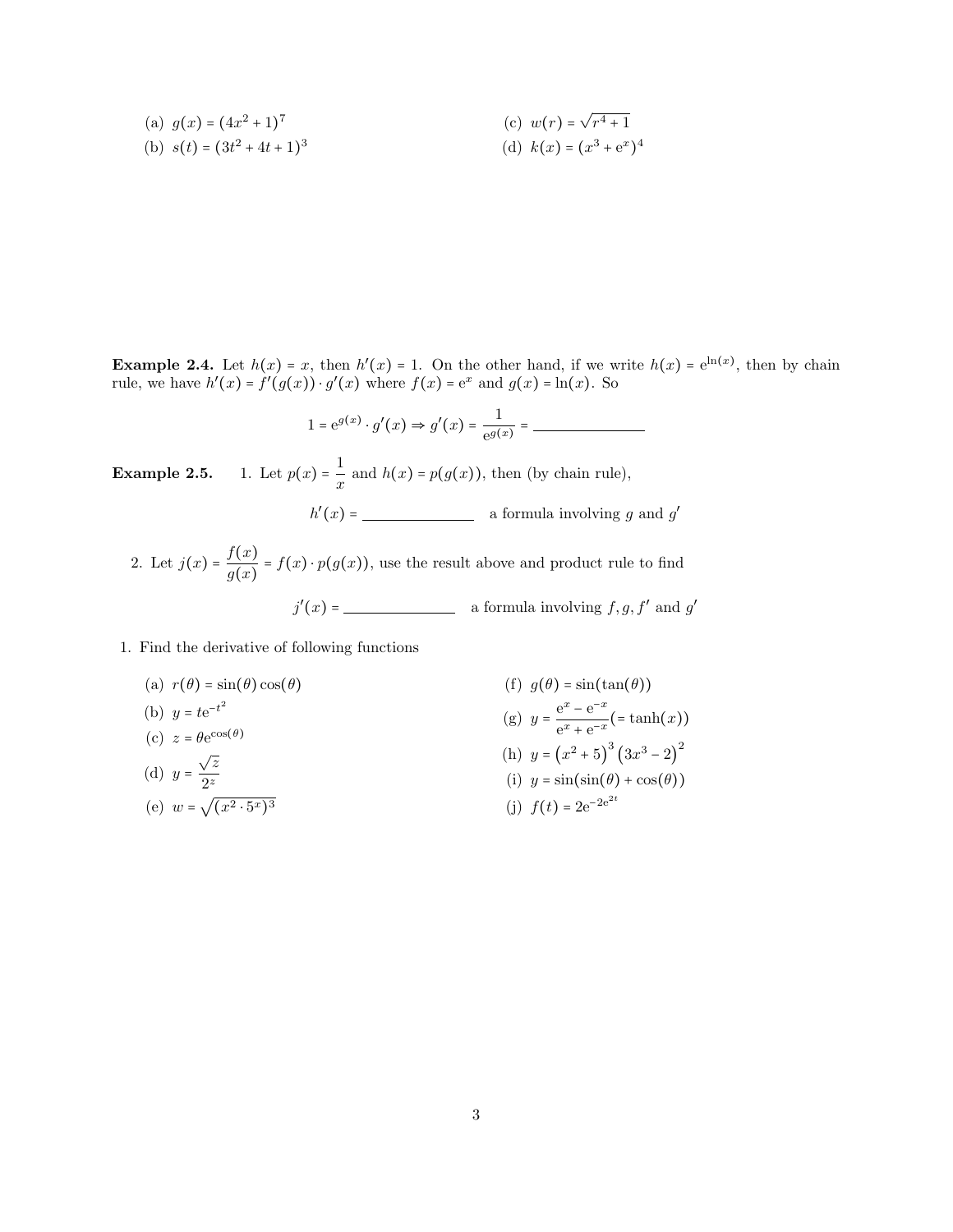2. Use figure below to estimate the derivatives, or state why the derivative does not exist. Note that the graph of  $f(x)$  has a sharp corner.



- (a) Let  $h(x) = f(g(x))$ . Find  $h'(1), h'(2)$  and  $h'(3)$ .
- (b) Let  $u(x) = g(f(x))$ . Find  $u'(1), u'(2)$  and  $u'(3)$ .
- (c) Let  $v(x) = f(f(x))$ . Find  $v'(1), v'(2)$  and  $v'(3)$ .
- (d) Let  $w(x) = g(g(x))$ . Find  $w'(1), w'(2)$  and  $w'(3)$ .

3. Find the equation of the line tangent to  $y = f(x)$  at  $x = 1$  where  $f(x) = 6e^{5x} + e^{-x^2}$ .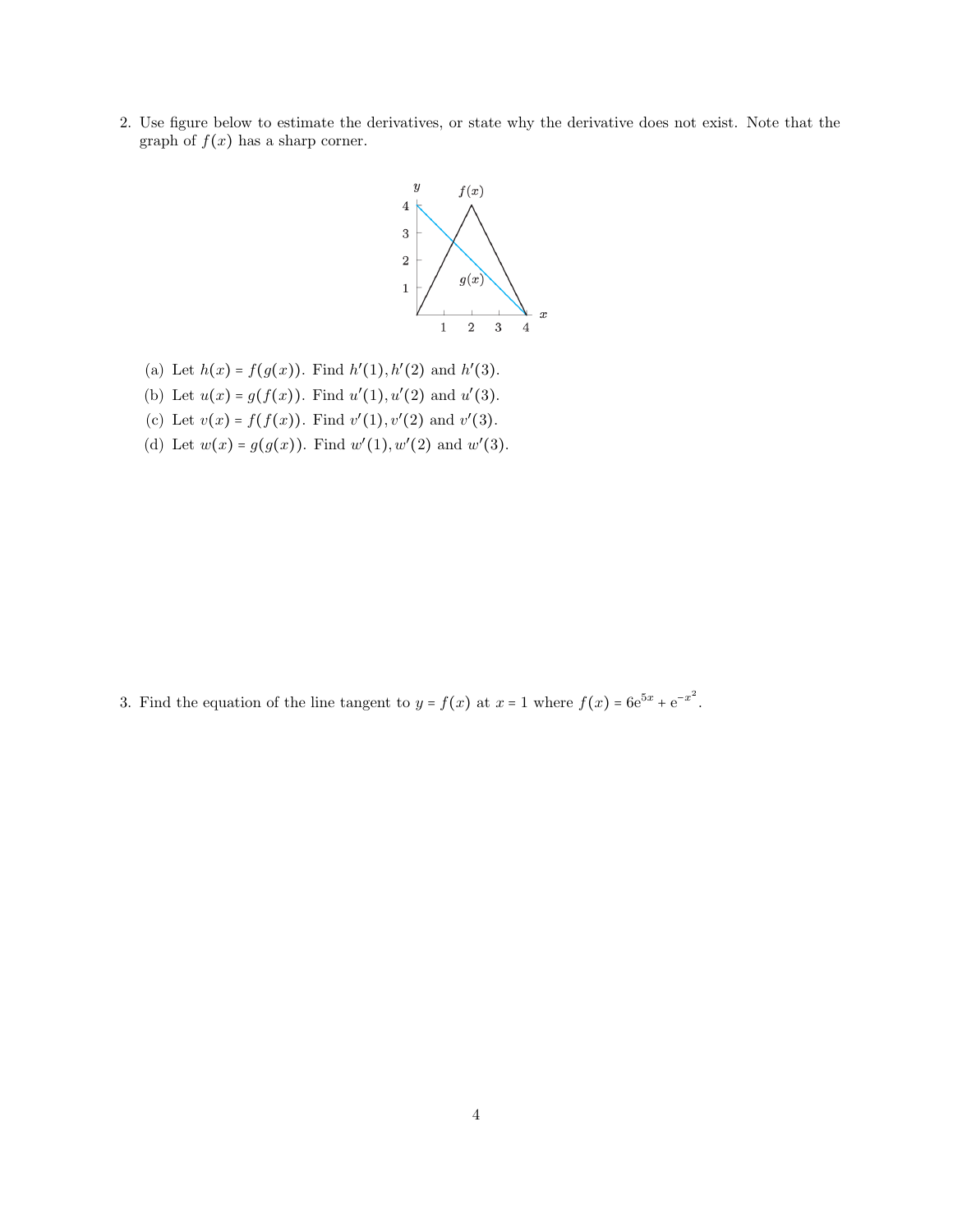1. [12 points] The table below gives several values of a differentiable function  $f(x)$ . Assume that both  $f(x)$  and  $f'(x)$  are invertible. Do not give approximations. If it is not possible to find the value exactly, write NOT POSSIBLE.

| IJ                                   |  |   |                 |     |     |  |
|--------------------------------------|--|---|-----------------|-----|-----|--|
| $\boldsymbol{x}$                     |  | ി | U. <sub>D</sub> | 1.4 | ⊥.∪ |  |
| $\alpha$<br>$\overline{\mathcal{U}}$ |  |   |                 | 0.5 | 0.3 |  |

**a.** [2 points] Let  $g(x) = 3f(x) + 4$ . Find  $g'(1)$ .

Answer:  $'(1) =$ 

c. [2 points] Let  $h(x) = f(e^x)$ . Find  $h'(\ln 2)$ .

Answer:  $\prime(\ln 2) =$ 

**d**. [2 points] Let  $j(x) = e^{f(x)}$ . Find  $j'(-2)$ .

Answer:  $j'(-2) =$ 

e. [2 points] Let  $k(x) = f(x)f(x-2)$ . Find  $k'(1)$ .

Answer:  $k'(1) =$ 

**f.** [2 points] Let 
$$
\ell(x) = \frac{f(x)}{f(x+3)}
$$
. Find  $\ell'(0)$ .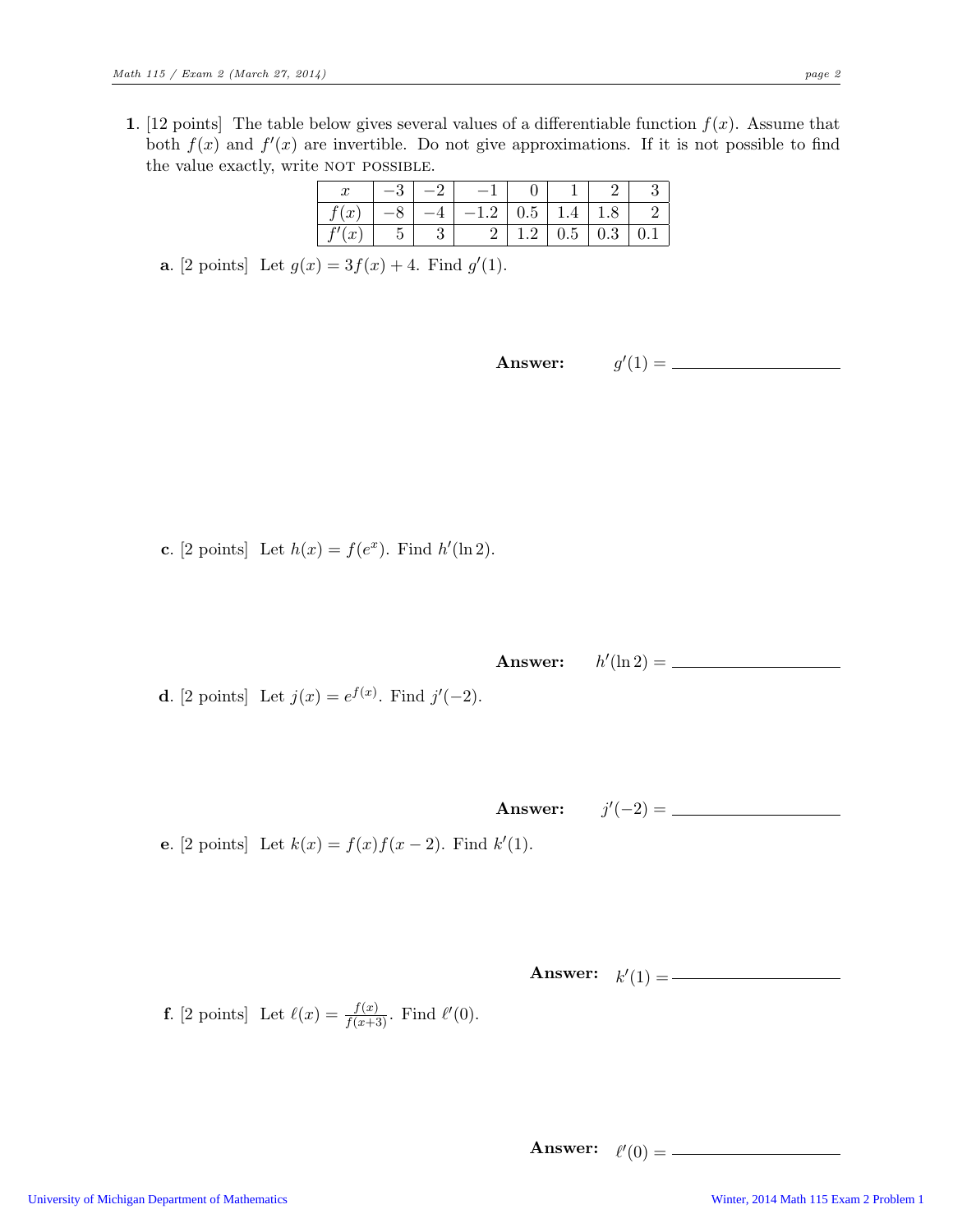## 1. [11 points]

Shown to the right is the graph of an invertible piecewise linear function  $q(x)$ . Note that the graph passes through the points  $(-3, 7)$ ,  $(-1, 1), (1, 0), \text{ and } (3, -4).$ 

You are not required to show your work on this problem. However, limited partial credit may be awarded based on work shown.

Find the exact value of each of the quantities below. If there is not enough information provided to find the value, write "NOT ENOUGH INFO". If the value does not exist, write "DOES NOT EXIST".



**b.** [3 points] Let  $w(x) = \frac{x}{q(x+1)}$ . Find  $w'(-2)$ .

Answer:  $w'(-2) =$ 

c. [3 points] Let  $v(x) = xq(\sin x)$ . Find  $v'(\pi)$ .

**Answer:**  $v'(\pi) =$ 

**d**. [3 points] Let  $j(x) = \ln(q(2x))$ . Find  $j'(-1)$ .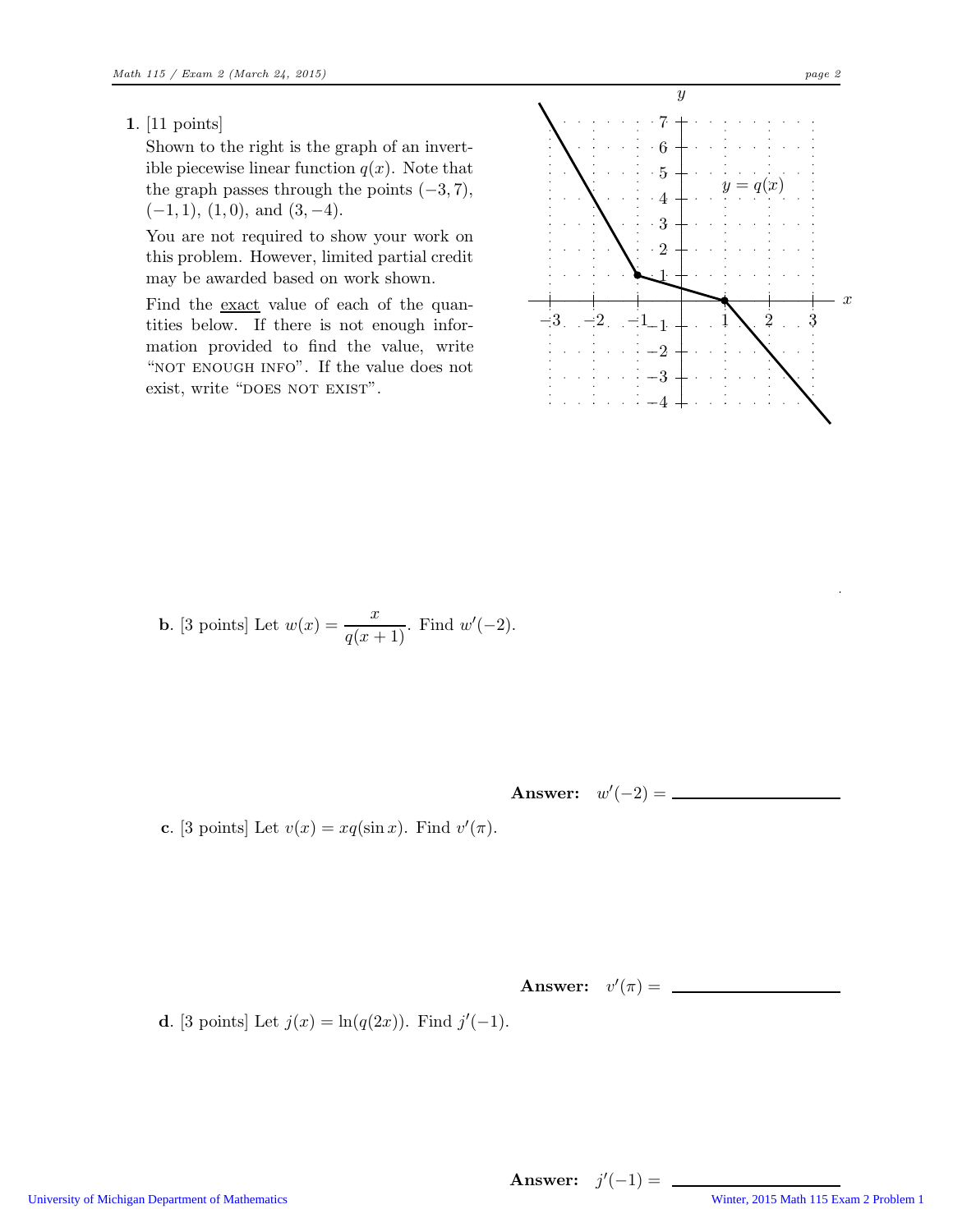1. [12 points] The graphs of two functions,  $h(p)$  and  $v(p)$ , are shown below.



The following questions concern the functions  $B, W$ , and  $Q$  defined as follows:

$$
B(p) = \frac{h(2p)}{h(4p)},
$$
  $W(p) = h(h(p)),$  and  $Q(p) = e^{-v(p)}.$ 

Assume that the first and second derivatives of  $v(p)$  are defined everywhere, i.e. that both v and v' are differentiable on  $(-\infty, \infty)$ . Note that the graph of  $h(p)$  consists of line segments whose endpoints have integer (whole number) coordinates. Find the exact value of each of the quantities in **a.** and **b.** below. If the value does not exist, write DOES NOT EXIST. Remember to show your work carefully.

a. [4 points]  $B'(-1)$ 

Answer:  $B'(-1) =$ 

**b.** [4 points]  $W'(2)$ 

Answer:  $W'(2) =$ 

c. [4 points] On the interval  $-2 < p < 2$ , is  $Q(p)$  always increasing, always decreasing, or neither? Show your work and explain your reasoning.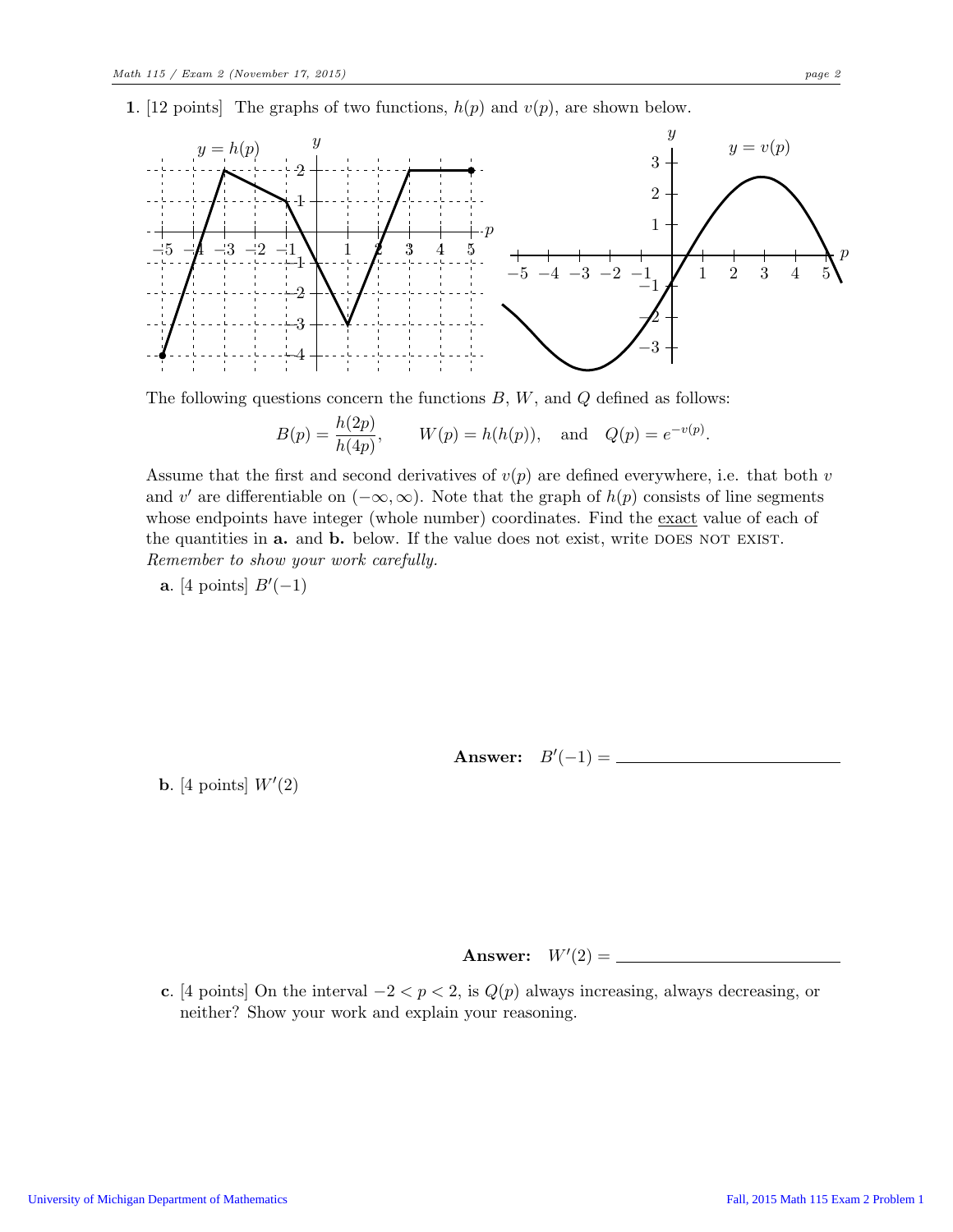1. [13 points] Some values of the twice differentiable function  $f(x)$  and of its first and second derivative are given by the following table

| $\boldsymbol{x}$ | 0 | $\overline{2}$ |      | 6         |               |
|------------------|---|----------------|------|-----------|---------------|
| f(x)             |   |                | 4.3  | h,        |               |
| f'(x)            |   |                | 0.25 | $0.6\,$   | $\mathcal{D}$ |
| $\sqrt[\ell]{x}$ |   |                | 0.1  | $\rm 0.2$ |               |

Suppose the function  $f(x)$  is defined and invertible for  $-\infty < x < \infty$ . In the following questions, you will find some of the missing values using the information given. If there is not enough information given to answer the question, write "NEI". Show your work.

**a.** [4 points] The function  $a(x) = \ln(1 + f(x))$  satisfies  $a'(2) = 2$ . Find  $f(2)$ .

Answer: f(2) =

**b.** [3 points] Let  $b(x) = f(x)f'(x)$  and  $b'(0) = 4$ . Find  $f'(0)$ .

| Answers: $f'(0)$ |  |  |
|------------------|--|--|
|------------------|--|--|

The problem continues on the next page.